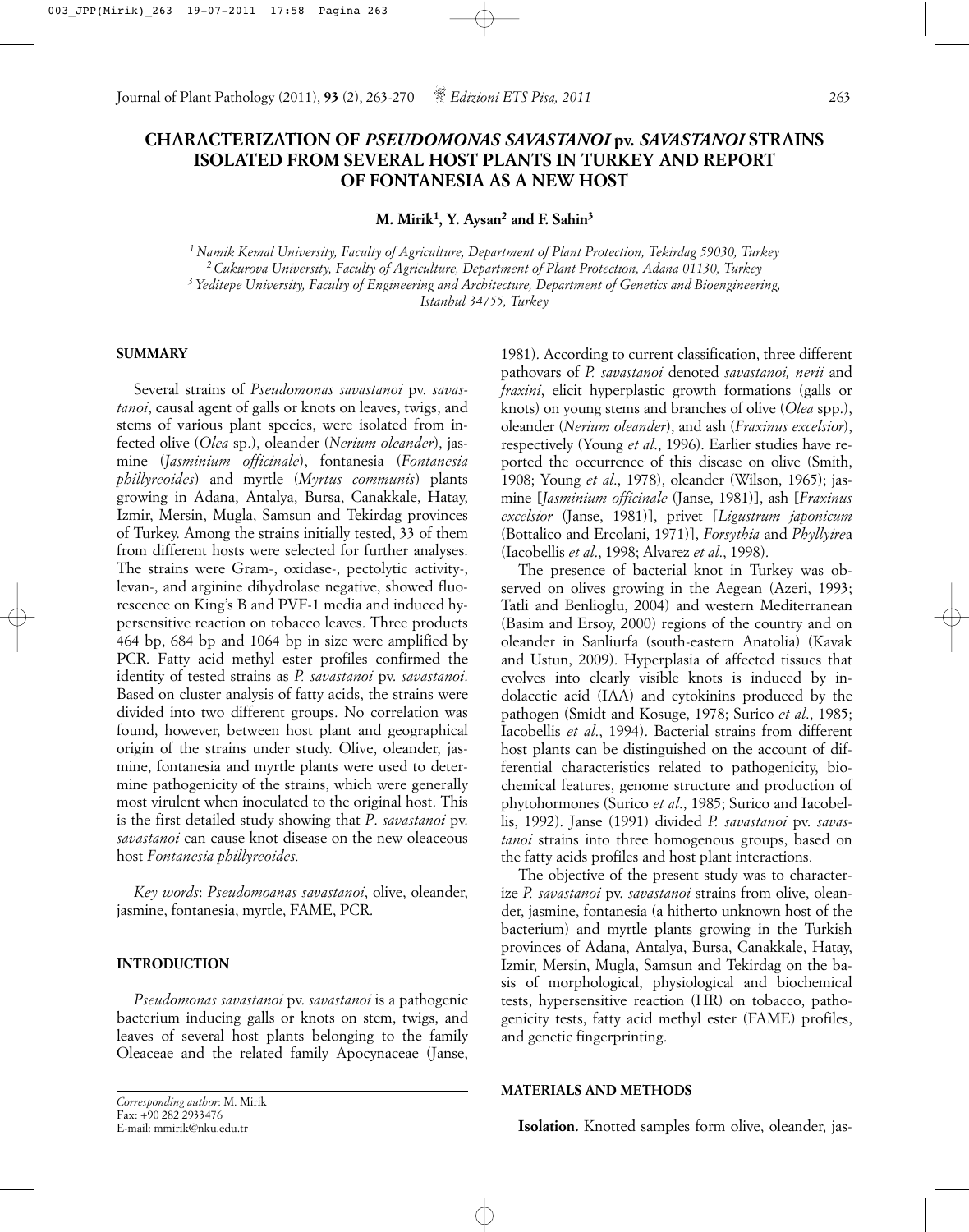| Primer                                                           | Sequence $5'$ -3'                                                                                     | Amplification conditions                                                             | Reference                                         |
|------------------------------------------------------------------|-------------------------------------------------------------------------------------------------------|--------------------------------------------------------------------------------------|---------------------------------------------------|
| <b>TAALF</b><br><b>TAALR</b>                                     | GGCACCAGCGGCAACATCAA<br>CGCCCTCGCAACTGCCATAC                                                          | 35 cycles<br>$94^{\circ}$ C 30 sec<br>$62^{\circ}$ C 30 sec<br>$72^{\circ}$ C 30 sec | Penyalver et al.<br>(2000)                        |
| PSS <sub>1</sub><br>PSS <sub>2</sub><br>PSS3<br>PSS <sub>4</sub> | TGGGGTGCTACTTGTACCCGA<br><b>CCGTGTACTACGTTCAGCGAG</b><br>CAGGACTTCAGAACCCACGT<br>CGGTCGATGATGTAGAGCAT | 30 cycles<br>$95^{\circ}$ C 30 sec<br>$62^{\circ}$ C 30 sec<br>$72^{\circ}$ C 45 sec | Basim and Ersoy,<br>$(2000)$ ;<br>$E$ rsoy (2002) |

| Table 1. Primers used and DNA amplification conditions. |  |  |  |
|---------------------------------------------------------|--|--|--|
|---------------------------------------------------------|--|--|--|

mine, fontanesia and myrtle plants were collected from the above mentioned areas and bacteria were isolated on King's medium B [KB (King *et al.*, 1954)] and PVF1 medium (Alvarez *et al*., 1998). Greenish-grey young knots from infected plants were macerated in 1 ml of sterile distilled water. Suspensions were streaked on the media, incubated at 25°C for two days and maintained in a refrigerator for 24 h to inhibit the development of saprophyte bacteria. Single, weak fluorescent, creamy colonies were selected and purified on KB.

Pathogenicity tests. Pathogenicity tests were carried out as described by Surico *et al.* (1984). A total of 33 strains were inoculated into 1-year-old shoots of olive, jasmine, fontanesia and myrtle and in 3-month-old shoots of oleander. Bacterial suspensions  $(10^8 \text{ CFU ml-1})$ of selected bacterial strains were injected in three replicates into the bark of each test plant using a sterile needle. Knot development was observed up to 60-70 days post inoculation, when bacterial strains were re-isolated from symptomatic plants. Sterile distilled water and reference *P. savastanoi* pv. *savastanoi* strain CFPB 1672 from olive (provided by Dr. Cindy Morris, INRA France) were used as negative and positive controls, respectively.

**Biochemical and physiological tests.** Morphological properties on PVF1 (Surico and Lavermicocca, 1989) and KB (King *et al*., 1954) media and biochemical and nutritional tests were used to identify the bacteria., i.e. Gram reaction, levan production on 5% saccharose nutrient agar (SNA), oxidase and pectolytic activity, arginine dehydrolase reaction, and HR test on tobacco leaves (Schaad *et al.*, 2001). All tests were repeated twice with three replicates. The reference strain CFPB 1672 was used as positive control.

**PCR assays.** *Genomic DNA isolation.* Total genomic DNA from bacterial strains was isolated according to De Boer and Ward (1995). Bacterial strains were grown in 9 ml liquid nutrient broth for 24 h at 25°C. An aliquot of 1 ml of bacterial suspension was centrifuged at 14,000 *g* for 20 min, then 100 µl 1% SDS + TAE buffer were added to the pellets and vortexed. Tubes were kept for 3 h in a water bath at 50°C whereafter 50 µl of 7.5 M ammonium acetate were added, mixed and centrifuged at 14,000 *g* for 15 min. The upper aqueous phase was transferred into a new Eppendorf tube, and an equal volume of freezer chilled isopropanol (2 propanol) was added and mixed gently until the DNA precipitated. The tubes were kept in a freezer for 45 min, then centrifuged at 10,000 *g* for 10 min. Finally, pellets were washed in 100 µl of 70% cold ethanol and centrifuged for 10 min at 10,000 *g*. Pellets were saved and resuspended in 50 µl double-distilled sterile water. Efficiency of extraction and DNA quality were assessed by electrophoresis in a 1% agarose gel at 70 V for 1 h and staining with ethidium bromide.

*PCR assays.* These assays were performed using *P. savastanoi* pv. *savastanoi*-specific primers IAALF-IAALR designed by Penyalver *et al*. (2000) and Pss1- Pss2 and Pss3-Pss4 designed by Basim and Ersoy (2000) and Ersoy (2002)*.* PCR runs were carried out in a 25 µl final volume containing 2.0 µl of DNA template, 2.0 µl of a 10 pmol solution of each primer, 12.5 µl Master Mix (Promega M7502, USA), and 6.5 µl nuclease-free water. All amplifications were performed in a Techne Thermocycler (TC-412, UK) repeating runs three times. Amplicons electrophoresed in 1.5% agarose gel were stained with ethidium bromide  $(10 \text{ mg } \mu^{-1})$  and photographed using an Uvipor gel documentation system (125.0.0) (Uvitec). DNA ladders of 1 kb and 100 bp (Fermentas, Germany) were used as markers.

*Genetic relationship.* The primers for BOX-, REPand ERIC-PCR (Louws *et al*., 1994; Norman *et al*., 2003) and conditions for each technique are shown in Table 2. All amplifications were carried out in 25 µl final volume, containing 3 µl of DNA template, 1.5 µl 20 pmol of each primer, 12.5 µl Master Mix (Promega M7502, USA) and 6.5 H<sub>2</sub>O for ERIC- and REP-PCR.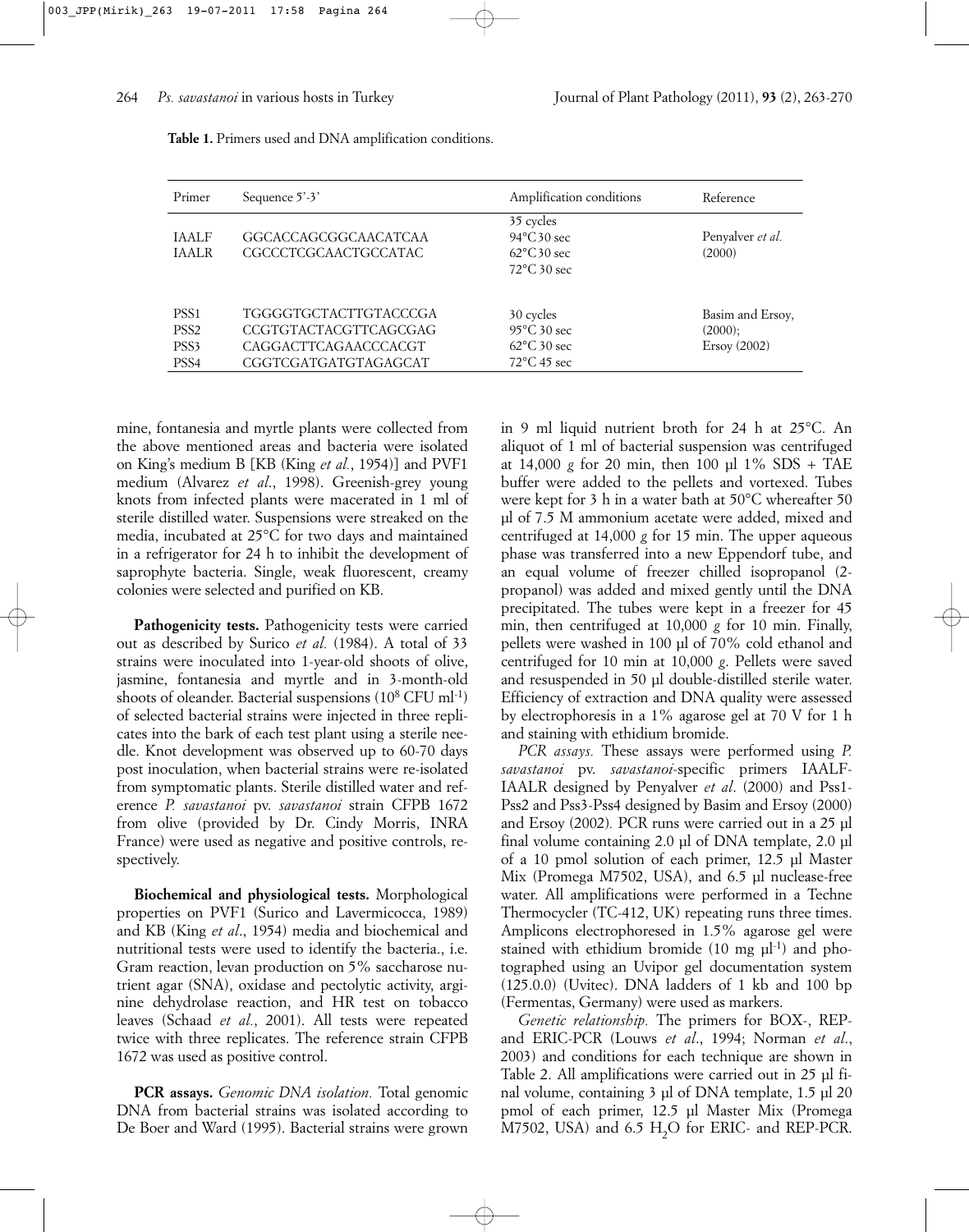| Method    | Primer            | Sequence $5'$ -3'         | Amplification<br>conditions                                                     |
|-----------|-------------------|---------------------------|---------------------------------------------------------------------------------|
| BOX - PCR | BOXA-1R           | CTACGGCAAGGCGACGCTGACG    | 30 cycles<br>$94^{\circ}$ C 1min<br>$53^{\circ}$ C 1 min<br>$65^{\circ}$ C 8min |
| ERIC-PCR  | ERIC 1R           | ATGTAAGCTCCTGGGGATTCAAC   | 30 cycles<br>$94^{\circ}$ C 1 min                                               |
|           | ERIC <sub>2</sub> | AAGTAAGTGACTGGGGTGAGCG    | $52^{\circ}$ C 1 min<br>$65^{\circ}$ C 8 min                                    |
| REP-PCR   | REPIR-1           | <b>IIIICGICGICATCIGGC</b> | 30 cycles<br>$94^{\circ}$ C 1 min                                               |
|           | $REP2-1$          | <b>ICGICTTATCIGGCCTAC</b> | $44^{\circ}$ C 1 min<br>$65^{\circ}$ C 8 min                                    |

**Table 2.** Primers used for rep-PCR and DNA amplification conditions.

Conditions for BOX-PCR were 8.0  $H<sub>2</sub>O$ , containing 3 µl of DNA template, 1.5 µl 20 pmol of each primer and 12.5 µl Master Mix (Promega M7502, USA). Amplicons were recovered, stained and photographed as above. All data were subjected to statistical analysis using the Statistical Package for Social Sciences (SPSS, USA) to analyze genetic relationships.

**Whole cell fatty acid analysis.** For fatty acid analysis, 19 bacterial strains were transferred and grown onto trypticase soy broth agar (TSBA) medium. Analysis of gas chromatography results was made using the TS-BA60 database and fatty acid analysis was done using the Sherlock Microbial Identification System (MIDI, USA) with Sherlock 3.6 software (Sasser, 1990).

**Cluster analysis.** Phenotypic relationships among se-

lected bacterial strains were determined by statistical analysis of the relative quantities of identified fatty acids in each single strain. Cluster analysis techniques were used to produce unweighted pair matching based on fatty acid composition (Guven *et al*., 2004). Standard deviations were calculated with the SPSS version 5.5a.

#### **RESULTS AND DISCUSSION**

Thirty three bacterial strains were isolated from typical galls of olive, oleander, myrtle (Fig. 1A), fontanesia (Fig. 1B) and jasmine (Fig. 1C) plants (Table 3). All showed fluorescence on PVF1 and King B medium, were Gram-negative, did not produce levan on SNA, were negative for pectolytic activity, arginin dihydrolase and oxidase, therefore were allocated in the LOPAT 1b



**Fig. 1.** Galls on myrtle (A), fontanesia (B) and jasmine (C), naturally infected by *Pseudomonas savastanoi* pv. *savastanoi.*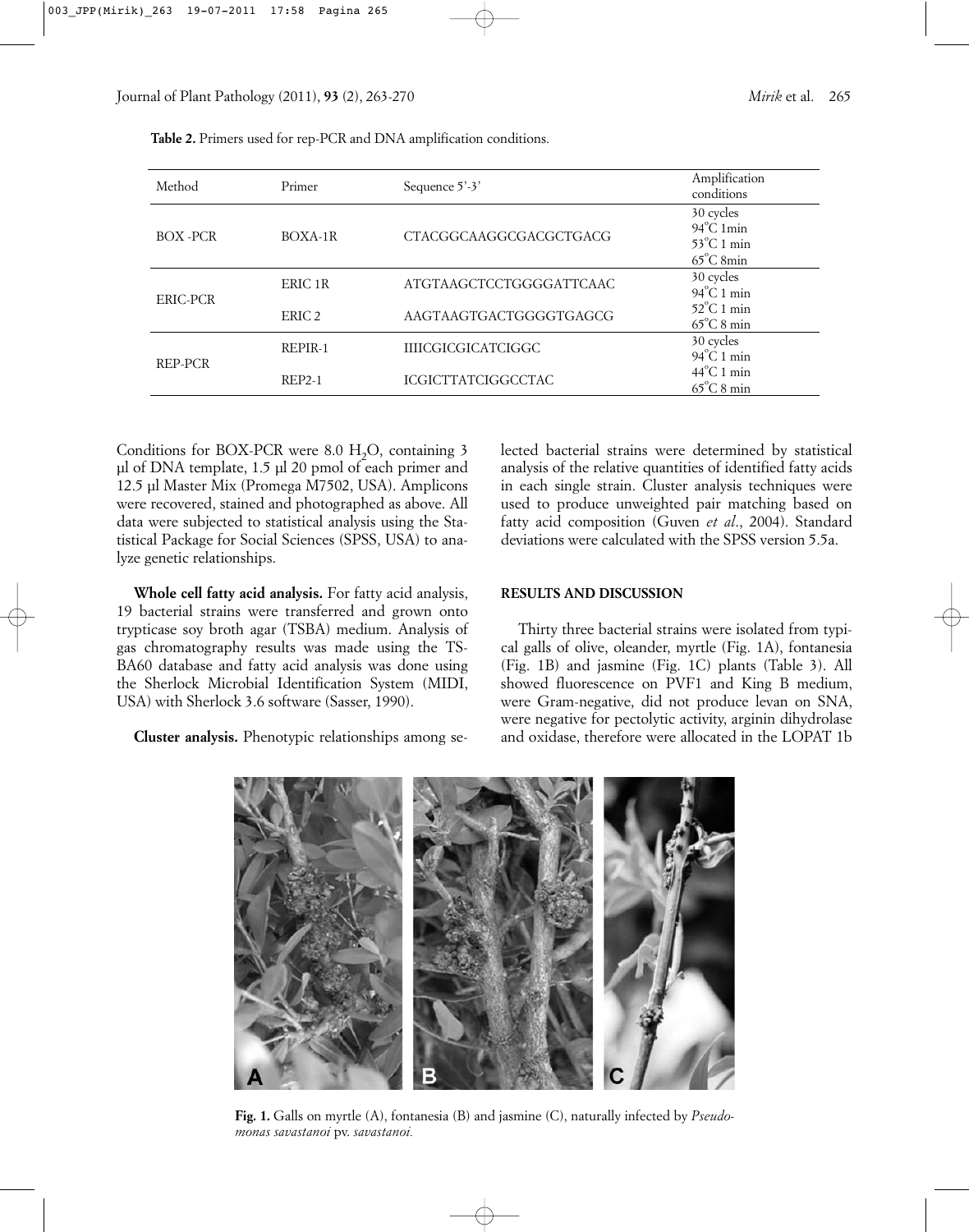| Number                  | Designation No.      | Host Plant               | Location     |
|-------------------------|----------------------|--------------------------|--------------|
| $\mathbf{1}$            | Olive 1              | Olea sp.                 | Adana        |
| $\overline{c}$          | Olive 2              | Olea sp.                 | Adana        |
| $\overline{\mathbf{3}}$ | Olive 3              | Olea sp.                 | Hatay        |
| $\overline{4}$          | Olive 4              | Olea sp.                 | Hatay        |
| 5                       | Olive 5              | Olea sp.                 | Tekirdag     |
| 6                       | Olive 6              | Olea sp.                 | Tekirdag     |
| 7                       | Olive 7              | Olea sp.                 | Canakkale    |
| 8                       | Olive 8              | Olea sp.                 | Canakkale    |
| 9                       | Oleander 1           | Nerium oleander          | Mugla        |
| 10                      | Oleander 2           | Nerium oleander          | Antalya      |
| 11                      | Oleander 3           | Nerium oleander          | Adana        |
| 12                      | Oleander 4           | Nerium oleander          | Adana        |
| 13                      | Oleander 5           | Nerium oleander          | Mersin       |
| 14                      | Oleander 6           | Nerium oleander          | Mersin       |
| 15                      | Oleander 7           | Nerium oleander          | Samsun       |
| 16                      | Oleander 8           | Nerium oleander          | Bursa        |
| 17                      | Oleander 9           | Nerium oleander          | <b>Izmir</b> |
| 18                      | Oleander 10          | Nerium oleander          | Samsun       |
| 19                      | Oleander11           | Nerium oleander          | Bursa        |
| 20                      | Oleander 12          | Nerium oleander          | <b>Bursa</b> |
| 21                      | Jasmine 1            | Jasminium officinale     | Adana        |
| 22                      | Jasmine 2            | Jasminium officinale     | Adana        |
| 23                      | <b>Jasmine 3</b>     | Jasminium officinale     | Mersin       |
| 24                      | Jasmine 4            | Jasminium officinale     | Mersin       |
| 25                      | <b>Jasmine 5</b>     | Jasminium officinale     | Izmir        |
| 26                      | Jasmine <sub>6</sub> | Jasminium officinale     | Izmir        |
| 27                      | Myrtle 1             | Myrtus communis          | Adana        |
| 28                      | Myrtle 2             | Myrtus communis          | Adana        |
| 29                      | Myrtle 3             | Myrtus communis          | Adana        |
| 30                      | Myrtle 4             | Myrtus communis          | Hatay        |
| 31                      | Fontanesia 1         | Fontanesia phillyreoides | Adana        |
| 32                      | Fontanesia 2         | Fontanesia phillyreoides | Adana        |
| 33                      | Fontanesia 3         | Fontanesia phillyreoides | Adana        |

**Table 3.** List of *Pseudomonas savastanoi* pv*. savastanoi* strains used in this study.

group of fluorescent pseudomonads (Lelliott and Stead, 1987).

All strains from fontanesia (Fig. 2) and myrtle produced knots on all host species tested whereas olive, oleander and jasmine strains showed host preference and did not induce galls on some species. For example, olive strains were not pathogenic to oleander, whereas oleander strains caused disease to olive, as previously reported (Janse, 1981; Surico *et al*., 1984). Likewise, strains from oleander did not form knots on jasmine and vice versa. In accordance with previous reports (Janse, 1981, 1982, 1991; Young *et al*., 1991), strains were generally more virulent on the original than on the alternative hosts (Fig. 3A, B and C). The original bacterial isolates were

**Table 4.** Pathogenicity tests results of all *Pseudomonas savastanoi* pv*. savastanoi s*trains isolated and tested in this study on different hosts.

|                  | Olive $(8)$<br>strains | Nerium<br>(12) strains | lasmine<br>$(6)$ strains | Myrtle $(4)$<br>strains | Fontanesia (3)<br>strains | <b>CFBP</b><br>1672 | Negative<br>control |
|------------------|------------------------|------------------------|--------------------------|-------------------------|---------------------------|---------------------|---------------------|
| O. europaea      | $^{+++}$               |                        |                          |                         | $^{++}$                   |                     |                     |
| N. oleander      |                        | $^{+++}$               |                          |                         |                           |                     |                     |
| J. revolutum     |                        |                        | $^{+++}$                 |                         |                           |                     |                     |
| M. communis      |                        |                        |                          | $^{+++}$                |                           |                     |                     |
| F. phillyreoides |                        |                        |                          |                         |                           |                     |                     |

Results were evaluated 9 weeks after inoculation and recorded as + according to the average size of knots measured for all strains tested on different hosts. -: no gall production or only slight callus formation; +: 4-10 mm knots; ++: 11-20 mm knots; +++: 21- 35 mm knots.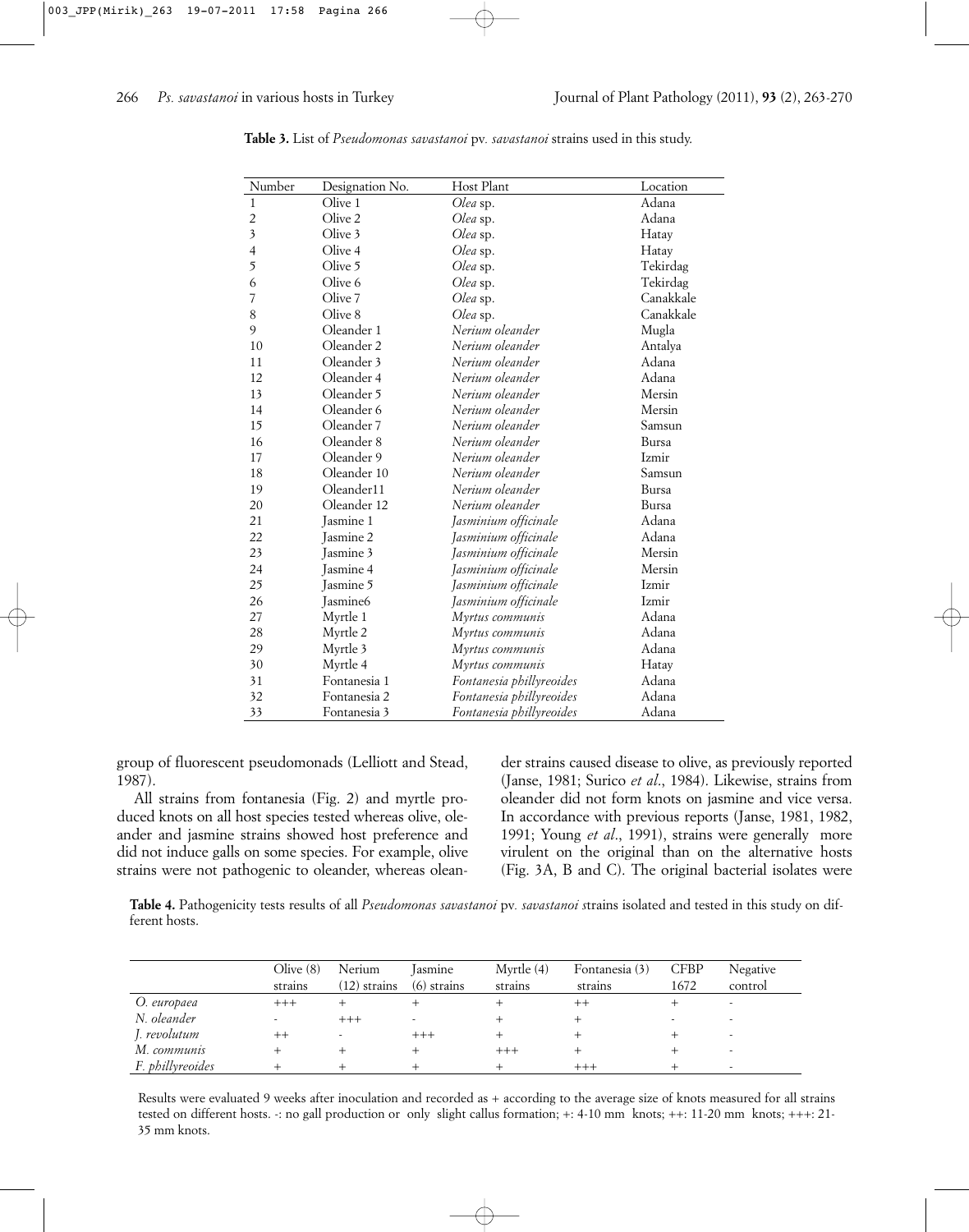

**Fig. 2.** Galls induced by of *Pseudomonas savastanoi* pv*. savastanoi* on fontanesia (*Fontanesia phillyreoides*) following artificial inoculation.

successfully recovered from artificially infected plants. The identity of the 19 selected *P. savastanoi* strains was confirmed by amplification of species-specific sequences that yielded amplicons of the expected size, 464 bp (Fig. 4) and 684 bp (Fig. 5) with primer sets IAALF-IAALR and Pss1-Pss2 and Pss3-Pss4, respectively, in accordance with previous reports (Penyalver *et al.*, 2000; Basim and Ersoy, 2001; Ersoy, 2002).



**Fig. 3.** Results of pathogenicity tests with *savastanoi* pv*. savastanoi*. A, 7 mm knot produced by strain myrtle 2; B, 16 mm knot produced by strain jasmine 3; C, 24 mm knot produced by strain olive 2.



**Fig. 4.** PCR amplification with IAALF-IAALR primer set of *Pseudomonas savastanoi* pv. *savastanoi* strains from different host plants. Lane 1, 100 bp molecular marker; lane 2, CFPB 1672; lane 3, olive 1; lane 4, oleander 1; lane 5, myrtle 1; lane 6, jasmine 1; lane 7, fontanesia 1; lane 8, negative control.



**Fig. 5.** PCR amplification with PSS1-PSS2 primer set of *Pseudomonas savastanoi* pv*. savastanoi* strains from different host plants. Lane 1 100-bp molecular marker; lane 2, CFPB 1672; lanes 3-4, olive 1 and 2; lane 5, oleander 1; lane 6, myrtle 1; lane 7, jasmine 1; lane 8, fontanesia 1.



**Fig. 6.** PCR amplification with BOX A1R of *Pseudomonas savastanoi* pv*. savastanoi* strains from different host plants. Lane 1, 1 kb molecular marker; lane 2, CFPB 1672; lanes 3-5, olive 1, 2, and 3; lanes 6-9, oleander 1, 2, 3 and 4; lanes 10-12, myrtle 1, 2 and 3; lane 13, jasmine 1; lane 14, Fontanesia 1; lane 15, negative control.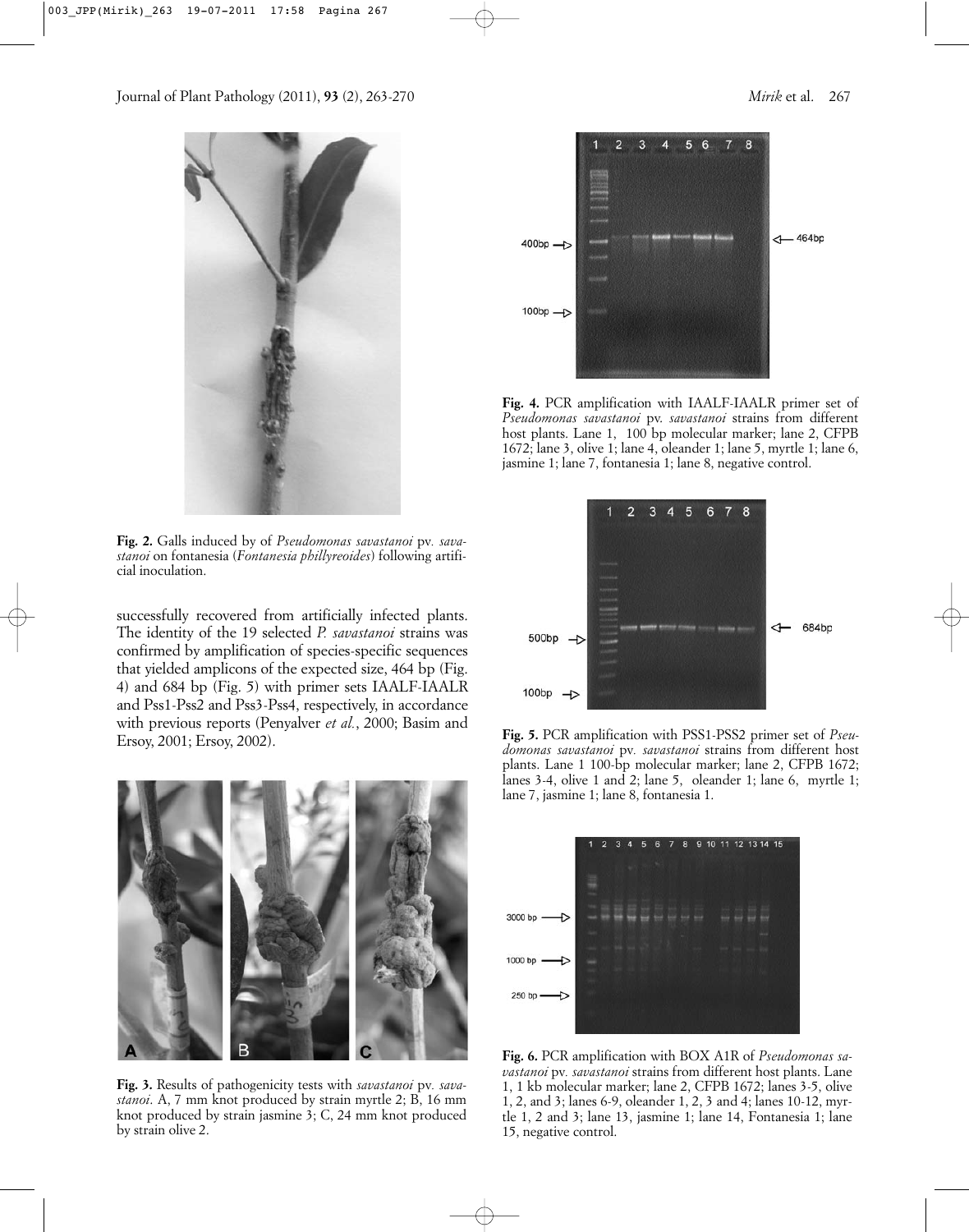| <b>Fatty Acids</b>          | No. of Strains          | Range         | Mean  | Standard Derivation      |
|-----------------------------|-------------------------|---------------|-------|--------------------------|
| 10:0 3 O H                  | 23                      | 2.94-5.81     | 3.57  | 0.63                     |
| 12:0                        | 25                      | 2.88-6.11     | 4.30  | 0.92                     |
| 12:0 2OH                    | 23                      | $0.66 - 3.38$ | 2.85  | 0.59                     |
| 12:0 3 O H                  | 23                      | 3.70-5.49     | 3.99  | 0.42                     |
| 14:0 ISO                    | $\mathbf{1}$            | 0.10          | 0.10  |                          |
| 14:0                        | 11                      | $0.14 - 0.66$ | 1.11  | 1.66                     |
| unknown $14.502$            | $\overline{c}$          | $0.42 - 1.29$ | 0.86  | 0.62                     |
| Sum in feature2             | $\overline{c}$          | 7.31-9.03     | 8.22  | 1.22                     |
| 15:0                        | $\mathbf{1}$            | 0.61          | 0.61  |                          |
| 15:0 ISO                    | $\mathbf{1}$            | 0.41          | 0.41  |                          |
| 15:0 ANTEISO                | $\overline{c}$          | 1.08-4.44     | 2.76  | 2.38                     |
| 16:0 ISO                    | $\mathbf{1}$            | 1.04          | 1.04  | 0.63                     |
| Sum in feature2             | 2                       | 7.31-9.03     | 8.22  | 0.92                     |
| 15:0                        | $\mathbf{1}$            | 0.61          | 0.61  | 0.59                     |
| 15:0 ISO                    | $\mathbf{1}$            | 0.41          | 0.41  | 0.42                     |
| 15:0 ANTEISO                | $\overline{c}$          | 1.08-4.44     | 2.76  | $\overline{\phantom{a}}$ |
| 16:0 ISO                    | $\mathbf{1}$            | 1.04          | 1.04  | 2.41                     |
| Sum in feature3             | 25                      | 26.51-38.90   | 35.36 |                          |
| $16:1 \text{ w5c}$          | $\mathbf{1}$            | 0.15          | 0.15  | 2.02                     |
| 16:0                        | 25                      | 23.72-31.82   | 26.66 | 0.27                     |
| 17:0 ANTEISO                | $\overline{2}$          | $0.31 - 0.69$ | 0.50  | 1.25                     |
| 17: CYCLO                   | 15                      | 059-5.48      | 1.89  | 0.12                     |
| 16:0 3 OH                   | $\overline{c}$          | $0.35 - 0.52$ | 0.44  |                          |
| 17:0                        | $\mathbf{1}$            | 0.43          | 0.43  |                          |
| Sum in feature <sub>5</sub> | 1                       | 0.34          | 0.34  | 2.48                     |
| 18:1 w7c                    | 25                      | 12.71-25.00   | 19.54 | 2.28                     |
| 18:1 w9c                    | $\overline{\mathbf{3}}$ | 0.20          | 2.79  | 0.49                     |
| 18:0                        | 21                      | 0.38          | 1.09  | 0.22                     |
| 11 methyl 18:1 w7c          | 12                      | 0.35          | 0.71  | 0.31                     |
| Sum in feature7             | 8                       | 0.33          | 0.71  | 2.28                     |

| Table 5. The results of fatty acid analysis of <i>Pseudomonas savastanoi</i> pv. <i>savastanoi</i> strains. |  |
|-------------------------------------------------------------------------------------------------------------|--|
|-------------------------------------------------------------------------------------------------------------|--|

Summed Feature 2 12:0ALDE

Summed Feature 3 16:1 w7c /15 ISO 2OH Summed Feature 5 18:2w6,9c/18:0ANTE<br>Summed Feature 7 18:846/19:1 Unknown 18.846/19:1 w6c



**Fig. 7.** Cluster analysis of BOX-PCR of *Pseudomonas savastanoi* pv*. savastanoi* strains from different host plants.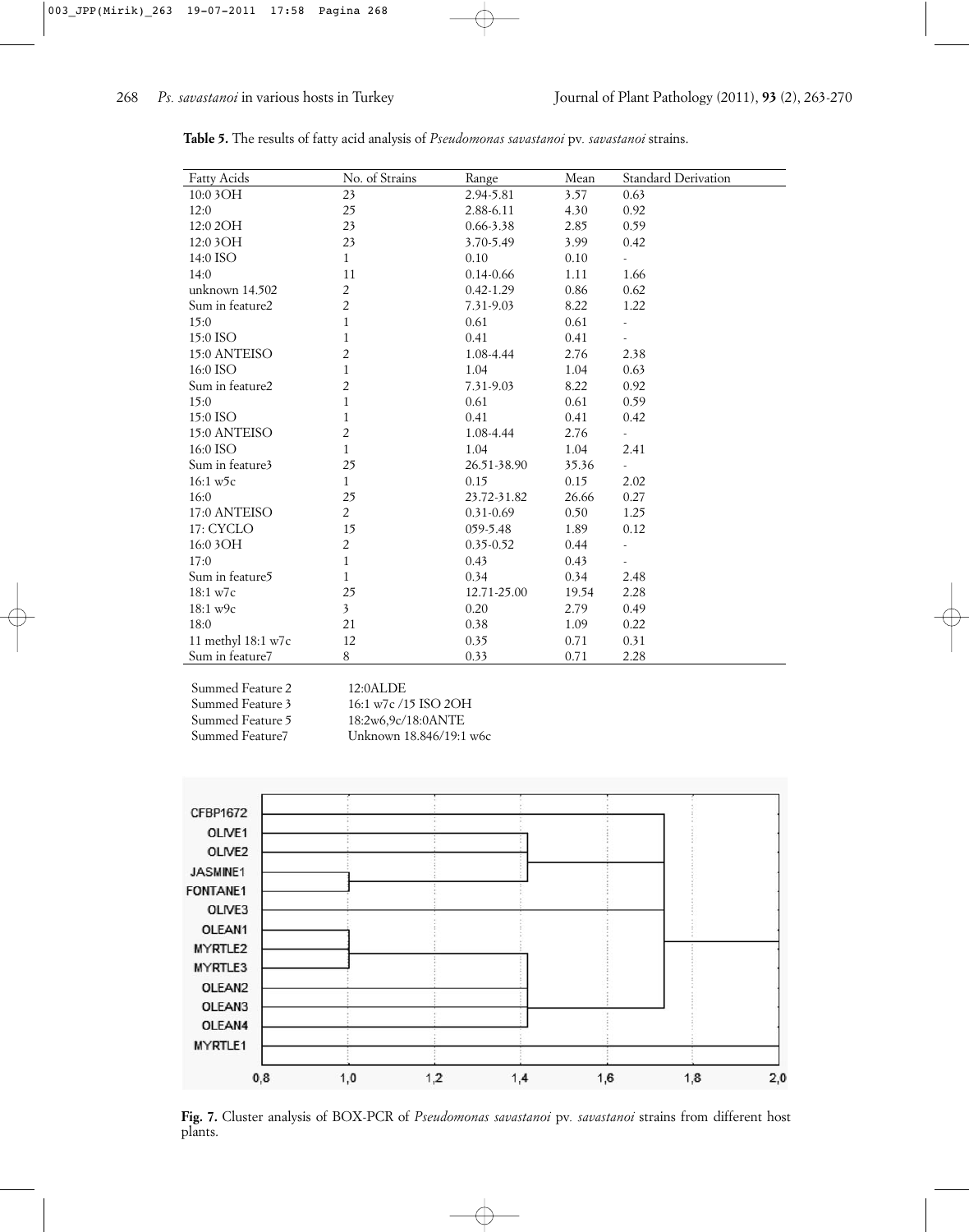

**Fig. 8.** Cluster analysis of fatty acids of *Pseudomonas savastanoi* pv*. savastanoi* strains from different host plants.

The BOXA1R primer was the most suitable for showing polymorphism in *P. savastanoi* pv. *savastanoi*. By contrast, repeated testing of ERIC- and REP-PCR products did not not disclose any polymorphism among the bacterial strains under study. As shown in Fig. 6, with BOX-PCR all strains generated bands of 2,900, 3,000 bp and 3,400 bp. Some, however, exhibited additional bands with sizes of 1,500 bp and 3,500 bp (10 strains), or 750 and 3,800 bp (9 strains) or 2,000 bp (only one strain). Interestingly, BOX-PCR profiles of the strains from the same host were unique and identical (Fig. 7), except for one from olive (Olive 3) and myrtle (Myrtle 1), which were out of two main clusters.

As to genetic relationship, the similarity level among isolates determined with BOX-PCR was 98% for isolates from olive, oleander, jasmine and fontanesia, whereas myrtle strains showed no less than 99% similarity (Fig. 7).

Bacterial strains were also identified by FAME analysis, showing similarity indices with the entry of *P. savastanoi* in the standard MIS library ranging from 34 to 90%. The patterns obtained had more than 98% similarity (Fig. 8). Similarly to BOX-PCR, two clusters of strains were identified by FAME, one of which included isolates form olive, jasmine, fontanesia and oleander and the other only those from myrtle. There was no apparent relationship between strains isolated from different hosts and their geographical origin.

Even though three different *P. savastanoi* pathovars ('*savastanoi'*, '*nerii'* and '*fraxini'*) pathogenic to olive oleander and ash are known (Young *et al*., 1996), our results show that there are no differences in terms of FAME analysis and BOX-PCR between bacterial isolates recovered from olive, jasmine, fontanesia, oleander and myrtle.

The detailed comparison of *P. savastanoi* pv. *savastanoi* strains from different hosts in Turkey has clearly shown that knot diseases observed in these hosts are all caused by closely related *P. savastanoi* pv. *savastanoi* strains, as determined by phenotypical and genotypical fingerprints and pathogenicity tests. Thus, the present study substantiates the results of an earlier report (Mirik *et al*., 2006) and provides evidence that *P. savastanoi* pv. *savastanoi* is the causal agent knot disease of fontanesia.

#### **ACKNOWLEDGEMENTS**

This study (TOVAG 106O196 and TOVAG 106O333) was supported by The Scientific and Technical Research Council of Turkey (TUBITAK). The authors wish to thanks Dr. Cindy Morris (INRA, France) for providing the reference strain CFPB 1672.

## **REFERENCES**

- Alvarez F., Garcia de los Rios J.E., Jimenez A., Rojas A., Reche P., Troya M.T., 1998. Phenotipic variability in different strains of *Pseudomonas syringae* subsp. *savastanoi* isolated from different hosts. *European Journal of Plant Pathology* **104**: 603-609.
- Azeri T., 1993. Research on olive leaf spot, olive knot and verticillium wilt of olive in Turkey. *Bulletin OEPP/EPPO Bulletin* **23**: 437-440.
- Basim H., Ersoy A., 2000. Identification and spread on *Pseudomonas savastanoi* pv. *savastanoi* caused by knot disease on olive in western Mediterranean region. *Turkish First Olive Symposium, Bursa 2000*: 310-315.
- Bottalico A., Ercolani G.L., 1971. *Pseudomonas savastanoi* su ligustro giapponese in Puglia. *Phytopathologia Mediterranea* **10**: 132-135.
- De Boer S.H., Ward L.J., 1995. PCR detection of *Erwinia carotovora* subsp. *atroceptica* associated with potato tissue, *Phytopathology* **85**: 854-858.